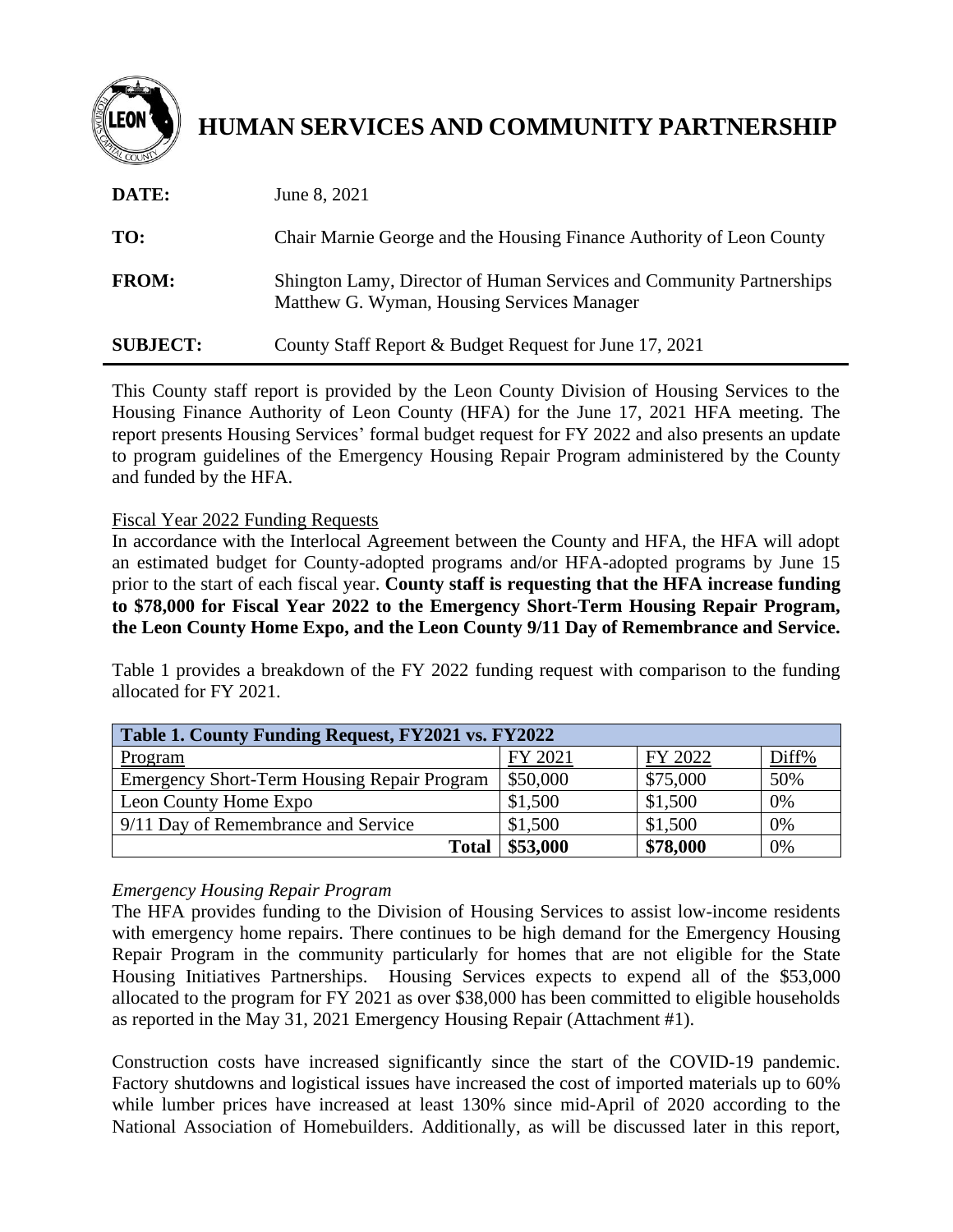adding mobile homes that are inside City of Tallahassee limits will increase the number of units that could be serviced by the program. Therefore, County staff requests that the HFA increase funding for this program by 50% to \$75,000.

## *Leon County Home Expo*

Historically, the HFA has been a financial sponsor of the Annual Home Expo which offers potential and existing homeowners information on down payment assistance, minor home repair and home maintenance tips through live presentations, panel discussions and a host of local vendors marketing their services. The Home Expo was last held on Saturday, April 13, 2019 and saw a record number of participants. Video recordings of all the major presentations from the event were posted on multiple County internet sites.

Unfortunately, in these unusual times of social distancing due to the COVID-19 pandemic, the event was not held in FY 2020 however, on September 10, 2020, the HFA approved the reallocation of FY 2020 funding for the Home Expo to the Emergency Housing Repair program.

The County is considering holding the next Home Expo in Fall 2021. County staff anticipates holding an in-person event for FY 2022 and as such is requesting level funding.

## *9/11 Day of Remembrance and Service*

The County's 9/11 Day of Remembrance and Service event is typically held annually to help revitalize a neighborhood in an unincorporated area of the County. In the past, County staff, community partners and volunteers provide minor home rehabilitation and landscape projects to residents in commemoration of the spirit of community displayed following the tragic events of September 11, 2001. Each year, the 9/11 Day of Remembrance and Service is held on the third Thursday in the month of August. The 9/11 Day of Remembrance and Service was last held on August 22, 2019, the County anticipates an in-person 9/11 Day of Service event to occur this year to coincide with the 20-year anniversary of September  $11<sup>th</sup>$ .

Unfortunately, in these unusual times of social distancing due to the COVID-19 pandemic, the event was not held in FY 2020 however, on September 10, 2020, the HFA approved the reallocation of FY 2020 funding for the County's 9/11 Day of Remembrance and Service event to the Emergency Housing Repair program.

The County is considering holding the next 9/11 Day of Remembrance and Service event in Fall 2021. County staff anticipates holding an in-person event for FY 2022 and as such is requesting level funding.

#### HFA Emergency Home Repairs Program Guidelines

Over the last few years, the HFA funded Emergency Repair Program has been extremely effective in assisting homeowners residing in unincorporated Leon County earning 80% or below of Area Median Income (AMI) make repairs to their home that are not SHIP eligible, most often to older mobile homes or to address an immediate need to protect a home from further damage (such as leaking roofs, plumbing leaks, etc.) or reduce the risk of health hazards (such as septic pump outs, electrical issues, etc.).

On April 8, 2021, the HFA approved a new Interlocal Agreement (Agreement) with the Board of

"People Focused, Performance Driven"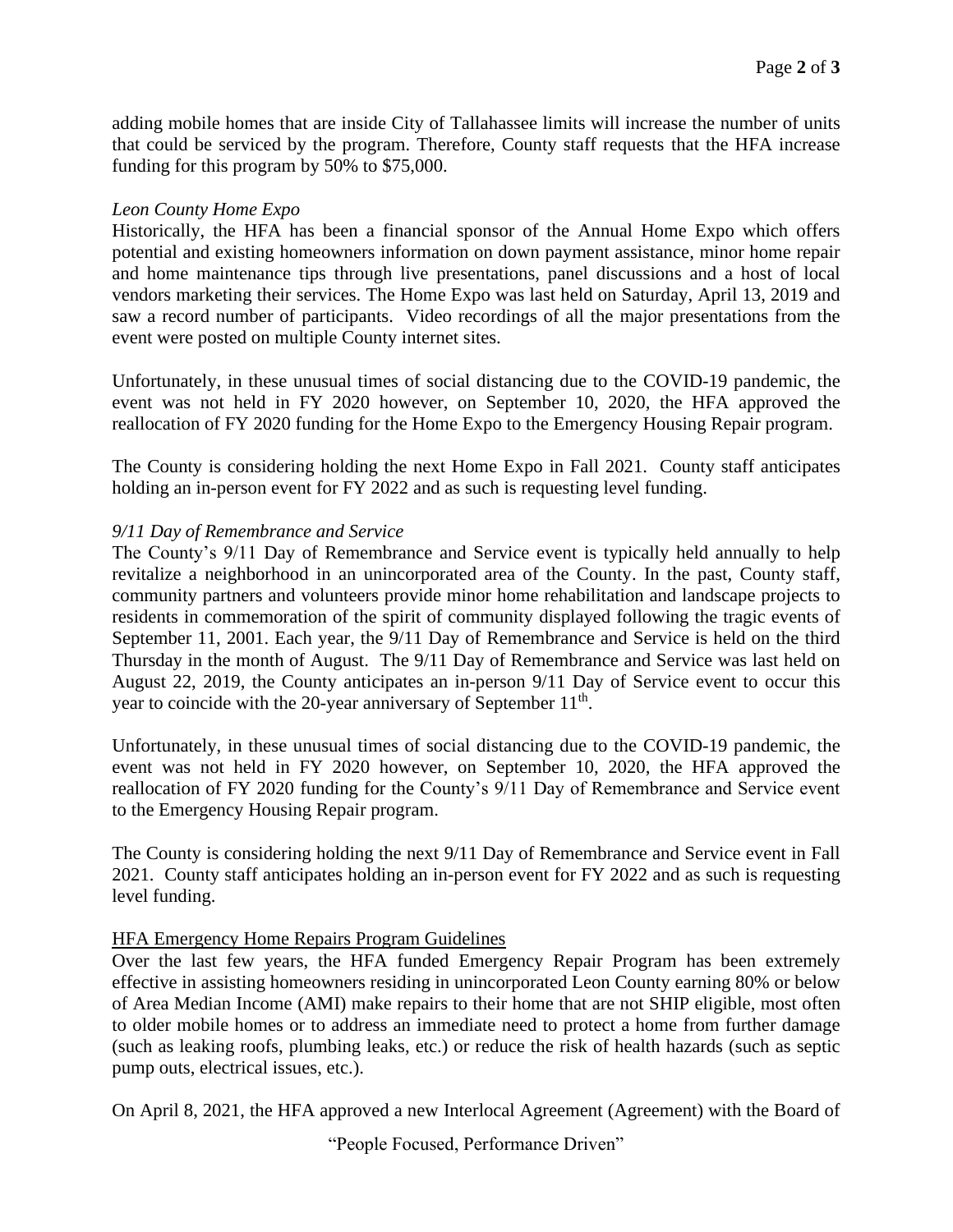County Commissioners which outlines the County's and HFA's mutual commitment in the coordination and collaboration of affordable housing and details the County and HFA's respective responsibilities, which includes the HFA's funding of the County's housing programs and services. As established in the Agreement, the HFA will continue to be a strategic and financial partner for the County's housing programs and services. The Board of County Commissioners approved the Agreement on May 11, 2021.

The Agreement allows County staff and the HFA to mutually establish guidelines of programs funded by HFA and administered by the County. As such, County staff has prepared the proposed Mobile Home & Short-Term Emergency Repair Program guidelines (Attachment #2 and known hereinafter as Proposed Program Guidelines) which maintains the existing provisions of the current Emergency Repair Program including the relaxed income verification standards that have allowed the HFA funded program to support rapid deployment of needed repairs. Additionally, the Proposed Program Guidelines aligns some of the requirements with the County's SHIP funded Emergency Home Repair program to ensure consistency among similar programming. The SHIP requirements proposed to be included in the guidelines require the owner to be current on property taxes, caps liquid assets at \$30,000; requires utilization of proceeds from insurance to make repairs when appropriate; mortgages, etc. when repair costs exceed \$2,000; and requires properties to be insured against flooding when in a 100-year plain when repair costs exceed \$2,000.

As discussed in the budget request section of this report, lumber and other material cost increases have significantly impacted the cost of the most prevalent repairs (roofs, septic HVAC replacements) funded by the program while labor shortages continue to drive construction costs higher due to unexpected demand in homebuilding. The Proposed Program Guidelines add mobile homes that are located inside the City of Tallahassee limits as potentially eligible properties. Due to the extreme increases in the costs of the most typical repairs conducted by the HFA funded Program as well as the addition of mobile home units inside City limits, the Proposed Program Guidelines include an increase to the long-standing limits of \$1,650 and \$7,500 for households that include an elderly person or a person with special needs as defined in Section 420.0004 F.S. be increased to \$2,000 and \$12,000 respectively.

# *Options:*

- 1. Approve the \$78,000 Fiscal Year 2022 budget request for the Emergency Short-Term Housing Repair Program, the Leon County Home Expo, and the Leon County 9/11 Day of Remembrance and Service.
- 2. Do not approve the \$78,000 Fiscal Year 2022 budget request.
- 3. Approve the proposed Mobile Home & Short-Term Emergency Repair Program guidelines.
- 4. Do not approve the proposed Mobile Home & Short-Term Emergency Repair Program guidelines.
- 5. Board direction.

# Attachment(s):

- 1. Emergency Short-Term Housing Repair FY 2021 Report as of May 31
- 2. Proposed Mobile Home & Short-Term Emergency Repair Program Guidelines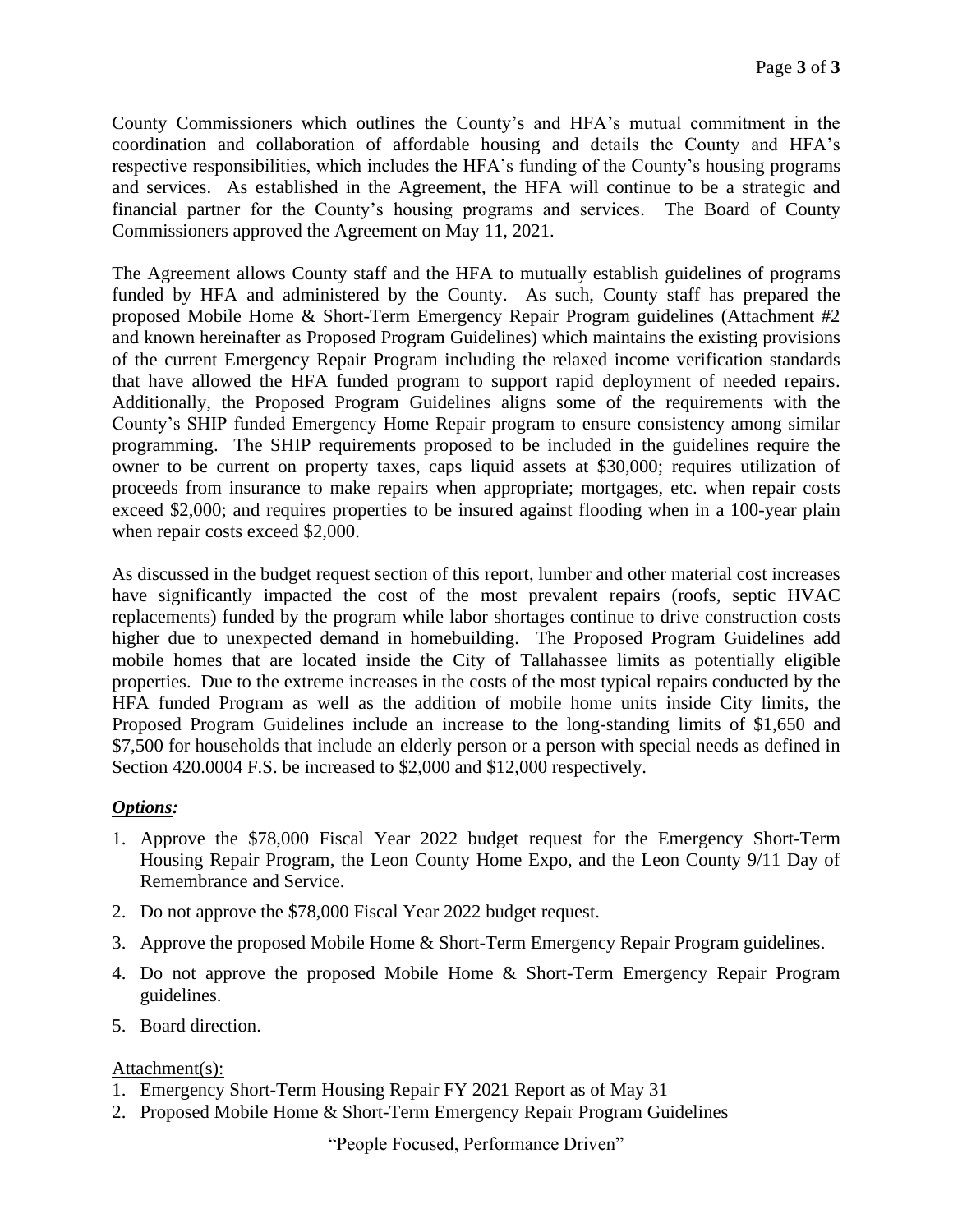#### Fiscal Year 2021 Emergency Repair Report as of May 31, 2021

| <b>Applicant First</b><br><b>Name</b> | <b>Applicant Last</b><br><b>Name</b> | Income<br>Category         | <b>Address</b>                         | <b>City</b> | Zip   |                      | Type of Structure Case SubPrograms                        | <b>Case Status</b>       | <b>Repair Type</b>           | <b>Repair Type - Other</b>                                                                                              | <b>Accomplishment Date Total Encumbered</b> |            | <b>Total Disbursed</b> | <b>Final Disbursement</b><br><b>Date</b> |
|---------------------------------------|--------------------------------------|----------------------------|----------------------------------------|-------------|-------|----------------------|-----------------------------------------------------------|--------------------------|------------------------------|-------------------------------------------------------------------------------------------------------------------------|---------------------------------------------|------------|------------------------|------------------------------------------|
|                                       |                                      |                            |                                        |             |       |                      | Short Term                                                | Construction             |                              |                                                                                                                         |                                             |            |                        |                                          |
| Debra                                 | Everington                           | 51-80% (LI)                | 5405 trinidad dr.                      | Tallahassee | 32305 | <b>SF Home</b>       | <b>Emergency Repair</b>                                   | Complete                 | Septic PumpOut               |                                                                                                                         | 01/25/2021                                  | \$275.00   | 275.00                 | 01/29/2021                               |
| Carolyn                               | Walker                               | 51-80% (LI)                | 8516 Gray Forest Drive                 | Tallahassee | 32305 | SF Home              | Short Term<br><b>Emergency Repair</b>                     | Construction<br>Complete | Septic PumpOut               |                                                                                                                         | 03/05/2021                                  | \$275.00   | 275.00                 | 03/12/2021                               |
|                                       |                                      |                            |                                        |             |       |                      |                                                           |                          |                              |                                                                                                                         |                                             |            |                        |                                          |
|                                       |                                      |                            |                                        |             |       |                      | Permanent                                                 | Construction             | Roof;                        |                                                                                                                         |                                             |            |                        |                                          |
| Brenda                                | Brown                                | 51-80% (LI)                | 8491 SOUTHERN PARK DR                  | Tallahassee | 32305 | SF Home              | <b>Emergency Repair</b>                                   | Complete                 | Roof Tarp                    |                                                                                                                         | 12/28/2020                                  | \$650.00   | 650.00                 | 12/29/2020                               |
| Ruth                                  | Jackson                              |                            | 31-50% (VLI) 8493 pinacea lane         | Tallahassee | 32310 | Mobile Home          | Short Term<br><b>Emergency Repair</b>                     | Construction<br>Complete | Roof Tarp                    | Extensive roof and exterior wall damage.<br>MH manufactured 01/12/1984 - Tarp<br>only                                   | 04/14/2021                                  | \$597.50   | \$597.50               | 04/14/2021                               |
|                                       |                                      |                            |                                        |             |       |                      | Emergency                                                 |                          |                              | Roof at end of service life. Emergency                                                                                  |                                             |            |                        |                                          |
|                                       |                                      |                            |                                        |             |       |                      | Repair, Permanent                                         | Construction             |                              | tarp needed until client is SHIP qualified                                                                              |                                             |            |                        |                                          |
| Erma                                  | Nealy                                |                            | 31-50% (VLI) 9541 north meridian road  | Tallahassee | 32312 | SF Home              | <b>Emergency Repair</b>                                   | Complete                 | Roof                         | and COVID 19 restrictions lifted.                                                                                       | 05/28/2021                                  | \$1,373.89 |                        |                                          |
|                                       |                                      |                            |                                        |             |       |                      | Short Term                                                | Construction             | Accessibility                |                                                                                                                         |                                             |            |                        |                                          |
| Kimanie                               | Christian                            |                            | 31-50% (VLI) 8749 Cabin Hill Rd        | Tallahassee | 32311 | SF Home              | <b>Emergency Repair</b>                                   | Complete                 | Improvements                 | Repair vinyl floor in kitchen                                                                                           | 12/17/2020                                  | \$2,003.78 | 2,003.78               | 12/18/2020                               |
| Carol                                 | Griffith                             |                            | 31-50% (VLI) 1154 Antler Drive         | Tallahassee | 32317 | Mobile Home          | Permanent<br><b>Emergency Repair</b>                      | Construction<br>Complete | Septic System<br>Replacement |                                                                                                                         | 01/25/2021                                  | \$5,750.00 | 5,750.00               | 01/29/2021                               |
| mary                                  | dubois-bruner                        | 31-50% (VLI) 3602 robin rd |                                        | Tallahassee | 32305 | SF Home              | Short Term<br><b>Emergency Repair</b>                     | Construction<br>Complete | Roof;<br>Septic PumpOut      | Septic tank and drain field replacement //<br>Reseal roof // repair front door // remove<br>tree limb hanging over home | 04/09/2021                                  | \$5,575.00 | 4.800.00               | 04/05/2021                               |
|                                       |                                      |                            |                                        |             |       |                      |                                                           |                          |                              |                                                                                                                         |                                             |            |                        |                                          |
|                                       |                                      |                            |                                        |             |       |                      | Short Term                                                | Construction             |                              |                                                                                                                         |                                             |            |                        |                                          |
| Madonna                               | David                                | 0-30% (ELI)                | 1505 Bareback Dr                       | 32310-3655  |       | 32310-36 Mobile Home | <b>Emergency Repair</b>                                   | Complete                 | Doors                        | Replace 2 exterior doors                                                                                                | 05/03/2021                                  | \$1,440.00 | 1,440.00               | 05/07/2021                               |
| Cecelia                               | Hawkins                              | 51-80% (LI)                | 1991 O'Connell Lane                    | 3232317     |       | 3232317 Mobile Home  | Short Term<br><b>Emergency Repair</b>                     | Construction<br>Complete | Roof Tarp                    |                                                                                                                         | 05/28/2021                                  | \$1,500.09 |                        |                                          |
|                                       |                                      |                            |                                        |             |       |                      |                                                           |                          |                              |                                                                                                                         |                                             |            |                        |                                          |
| Monica                                | Bryant                               | 51-80% (LI)                | 2644 Turkey Oak LN                     | 323055      |       | 323055 Mobile Home   | Permanent<br><b>Emergency Repair Construction</b>         |                          | Roof Replacement             |                                                                                                                         |                                             | \$6,048.00 |                        |                                          |
| Carlene                               | Maynor                               | 51-80% (LI)                | 13555 CARLESS AND PEARL LI Tallahassee |             | 32309 | Mobile Home          | <b>Short Term</b><br><b>Emergency Repair Construction</b> |                          | <b>HVAC Repair</b>           | HVAC duct work repair                                                                                                   |                                             | \$5,106.25 |                        |                                          |
|                                       |                                      |                            |                                        |             |       |                      |                                                           |                          |                              |                                                                                                                         |                                             |            |                        |                                          |
|                                       |                                      |                            |                                        |             |       |                      | Permanent                                                 | Construction             | Roof;                        | GFCI Repair in kitchen / Repair shower<br>plumbing leaks and wallboard                                                  |                                             |            |                        |                                          |
| Charles                               | Belgrave Sr.                         | 51-80% (LI)                | 1383 Rainbow Rd                        | Tallahassee | 32305 | Mobile Home          | <b>Emergency Repair</b>                                   | Complete                 | Repair Electrical            | replacement in BR with shower                                                                                           | 03/17/2021                                  | \$7,500.00 | 7,500.00               | 03/26/2021                               |

**NUSE**<br>Report Certified By: Alex Rose, Financial Compliance Administrator Date<br>Report Certified By: Alex Rose, Financial Compliance Administrator Date<br>Report Certified By: Matthew Wyman, Housing Services Manager Date Alexander Rose (Capitally signed by Alexander Rose)<br>
County, ou=HSCP, County, Ou=HSCP, County, Ou=HSCP, County, Ou=HSCP, County, Ou=HSCP, COUNTY, Ou<br>
C=US RoseDate: 2021.06.09 13:56:03 -04'00'

Digitally signed by Matthew Wyman<br>DN: cn=Matthew Wyman, o=Leon HSCP,<br>ou=Housing,<br>email≡wymanm@leoncountyfl.gov, c=US<br>Date: 2021.06.09 15:15:30 -04'00'

**\$ 23,291.28**

| <b>Total Encumbered</b>    |    | \$38,094.51 |
|----------------------------|----|-------------|
|                            |    |             |
| <b>HFA FY21 Allocation</b> | \$ | 50,000,00   |
| <b>FY20 Carryforward</b>   | Ś  | 16.741.00   |
| <b>Available Balance</b>   |    | 28.646.49   |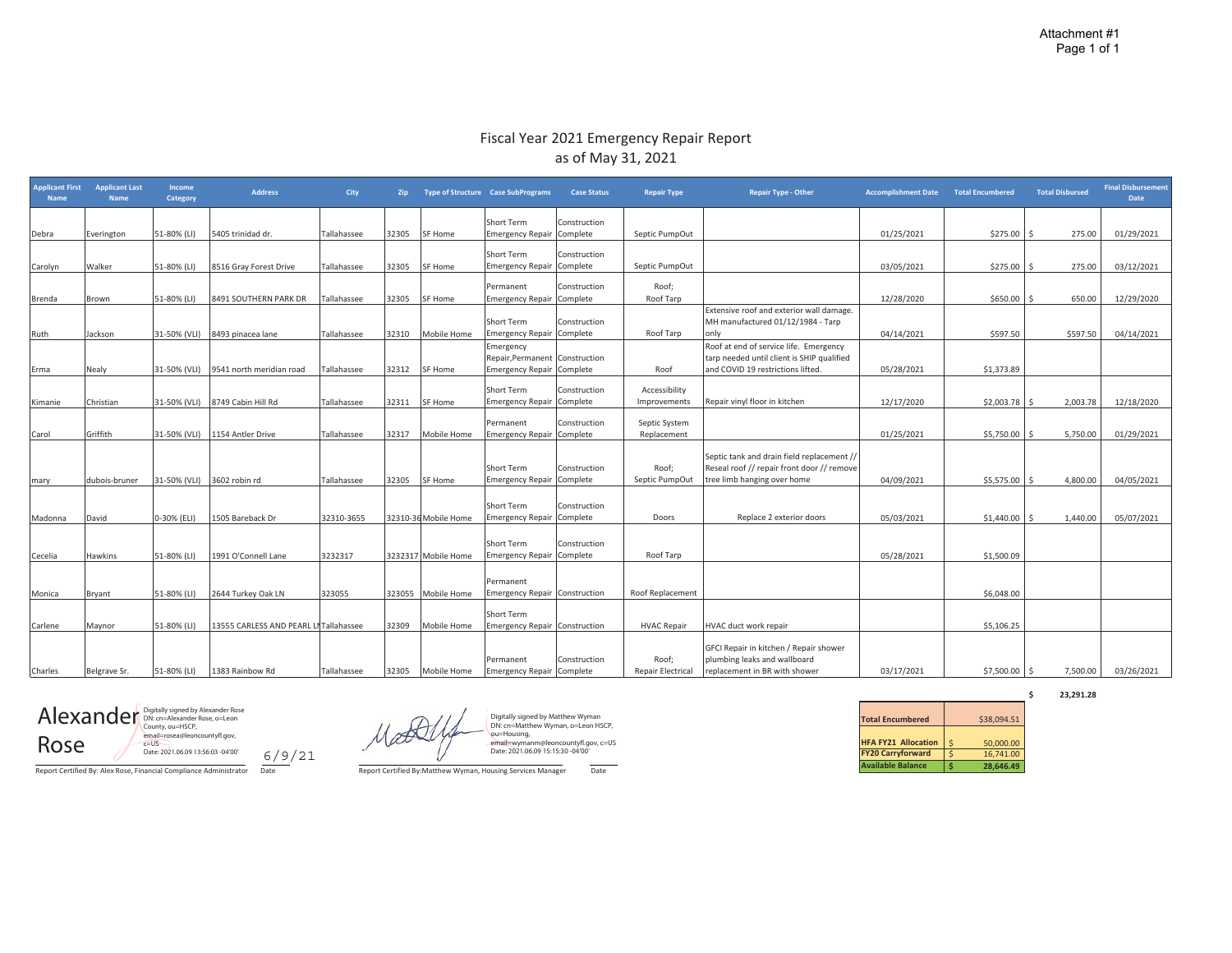## **Mobile Home & Short-Term Emergency Repair Program Guidelines**

a. Summary: One-time assistance will be awarded to owner-occupied households in need of repair of their home that is not eligible for State Housing Initiative Partnership (SHIP) Emergency Housing Repair primarily for manufactured/mobile homes or when SHIP requirements prevent rapid deployment of needed assistance.

Eligible repairs must be related to a dire situation that needs to be mitigated immediately to remediate an immediate health hazard to the occupants and/or to eliminate a developing threat to the dwelling or infrastructure.

- b. Income Eligibility: Household income must be at or below 80%.
- c. Maximum One Time Award:
	- \$2,000 maximum;
	- \$12,000 maximum if an elderly person (age 55 or over) or a person with special needs as defined in Section 420.0004 Fla. Stats. resides in a mobile home.
- d. Terms: Funds will be awarded as a grant via the Housing Finance Authority of Leon County.
- e. Recipient Selection Criteria: Funds will be awarded on a first-qualified, first-served basis.
	- A recipient must be the owner occupant of a home in Leon County (only manufactured homes are eligible within City limits) for at least a year prior to application and must qualify for Homestead Property Tax Exemption; or if the property has not been owned for at least a year, the needed repair must be related to a circumstance that could not have reasonably been known prior to purchase of the property.
	- Repairs that exceed \$2,000 (staff estimate and/or actual quote) require that the recipient be current on all property taxes (including assessments), mortgages, debts, or other security instruments associated with the property that may bring threat of foreclosure, tax lien, default, clouded title or other loss of ownership.
	- Prior to participation, a recipient will be required to make code related improvements that are not repair oriented (i.e. nuisance, trash, environmental or health codes). Such improvements must be made if there is an active code complaint.
	- Income and asset eligibility shall be calculated in the same manner as used for the State Housing Initiatives Partnership program. Income shall be verified via documentable sources such as bank statements, award letters and pay stubs but, official third-party verification completed by an employer, financial institution or government agency is not required.
	- A recipient may not have total liquid assets (liquid assets include all assets that can be accessed without penalty) that exceed Thirty Thousand Dollars (\$30,000). However, the asset limitation will be suspended during recovery from a disaster that is declared by an Executive Order of the President of the United States or the Florida Governor.
- g. Additional Information:
	- Mobile homes must be registered as real property with the Leon County Tax Collector's Office.
	- Recipients who have homeowner's insurance in place may be required to submit a claim to the insurer and use proceeds for repairs if the needed repairs are related to an event reasonably believed to be insurable.
	- Repairs that exceed \$2,000 (staff estimate and/or actual quote) require that homes in a 100-year flood plain or properties required by a first mortgage lender to be covered by flood insurance must have